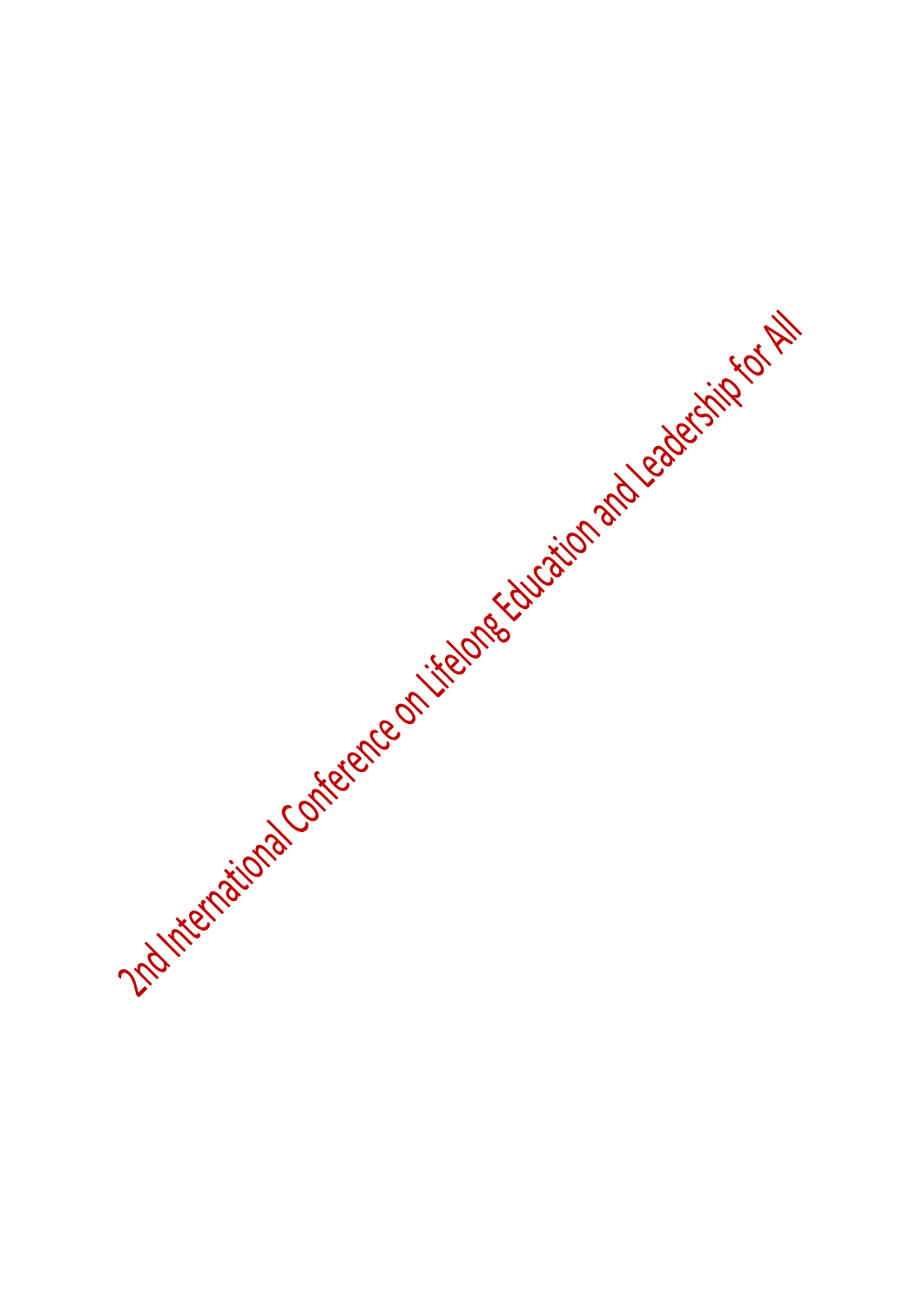#### **Giving Voice to the Outcomes of Our Research**

# **Linda PAVITOLA<sup>1</sup> , Dina BETHERE<sup>2</sup> , Lasma LATSONE<sup>3</sup>**

*<sup>1</sup>Liepaja University, Faculty of Education and Social Work Email:-linda.pavitola@liepu.lv, <sup>2</sup>Liepaja University, Faculty of Education and Social Work Email:-dina.bethere@liepu.lv <sup>3</sup>Liepaja University, Faculty of Education and Social Work Email:-[lasma.latsone@liepu.lv](mailto:lasma.latsone@liepu.lv)*

#### **Abstract**

The authors of the article share the belief that research is an important, valuable and virtuous activity, needed both for researchers themselves and for larger communities, since the outcomes of the research can contribute to xtending the theoretical and practical knowledge for improving the process of teaching and learning and the development of teacher education programmes, as well as perfect researchers` own professional competence. In this article, the authors will communicate their understanding about the research process itself and its outcomes, in order to **example** their significance at both personal and professional levels, as well as gather the reflections and perspectives of early career researchers - Master's level students - about how to reach the outcomes of research and implement them into educational practice. The goal of the study is to explore the aspects of new researchers' professional competence and its significance in the existing practice of educational research, thus promoting a research culture that values good research principles and discovers new perspectives for the implementation of research outcomes. The following research question has been put forward: what kind of support is needed to the new researchers to face the challenges of research processes and implement the outcomes in educational practice. A qualitative case research methodology, based on a social constructivist paradigm and hermeneutic interpretive phenomenology approach, is used to address the topic. The research sample represents 45 new researchers from Liepaja University - selected by using purposeful random sampling strategy, and a survey data collection technique with open-ended questions is used. An interpretive and critical approach to the **data** analysis has been applied and good practice examples derived from the analysis of the survey, thus encouraging researchers to reflect on the features of their professional competence and existing experience and consider how  $\mathbf{R}$  be relevant to others. The findings have helped the authors of this study to identify the possible profile of new researchers pointing to the main challenges that teacher educators face, and enhance appropriate support to new researchers, in  $\alpha$ ,  $\alpha$  help them to be successful on a personal and institutional level, as well as to move towards the national and global  $Q$  vel. These issues reflect on existing situation in the field of education and present the authors` vision of potential meaningful strategies in this context.

Keywords: Educational research, New researchers` profile, Research competence, Research outcomes

#### **1.Introduction**

The theoretical and practical context of the study and beliefs are based on the educational theories and reveal current trends in educational research that highlight the challenges in research processes and reflect the contradiction between the subjective and social significance of the research. The topicality of these issues has resulted from the findings of the previous study undertaken by the authors (Pavitola, Latsone and Bethere, 2016), revealing the need for a change in attitude and the necessity to introduce and support a systemic strategy for research activities. The authors hold a strong commitment to the idea of ensuring the implementation of full research life cycle in educational research practice, which contains not only conceptualising, documenting, describing, analysing, and publishing data, but also translating and engaging or, in other words, re-using the data by involving the potential users of the research outcomes in its actual applications (Corti et al., 2014; RIN/NESTA, 2010).

The theoretical background of our research reveals the current trends in education characterized by postmodernism and constructivism with a democratic and humanistic approach to pedagogy, where increasing importance is assigned to the employment of creative approaches, awareness of diversity aspects and positive pedagogical relationships between experienced and new researchers that develop in these contexts. In order to understand the essence of the research process, its outcomes and impact, the entire ecological system in which it occurs has to be considered (Bronfenbrenner, 1994). The ecological systems theory emphasizes the interactions with others and the environment as a conceptual system and a key to development and ranges from the microsystem - personal level, to the mesosystem, exosystem, and macrosystem that represent institutional, national and global levels.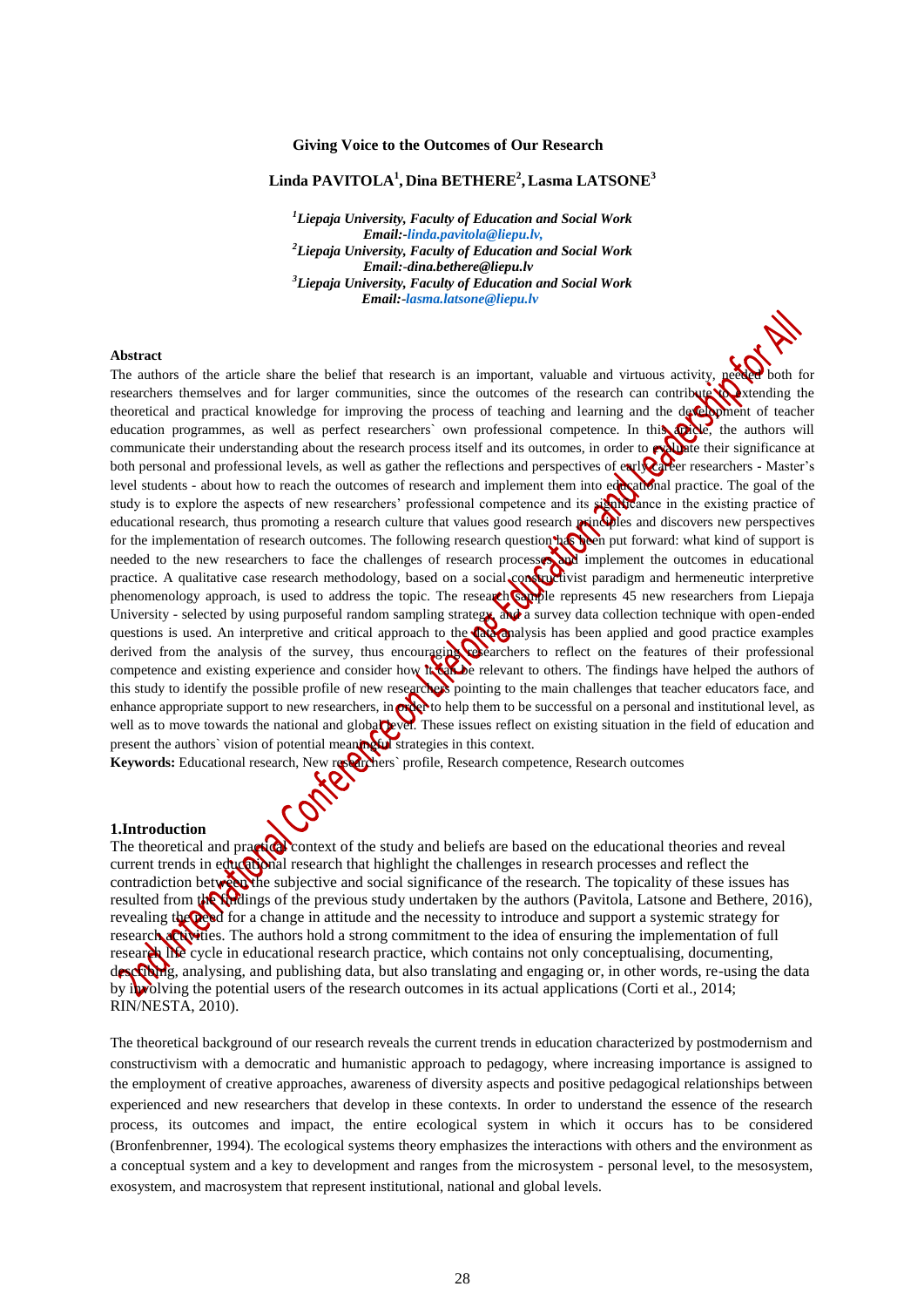Researchers should act in all of these levels according to their goals, professional performance, and professional competence. For example, new researchers might tend to implement their original ideas in practice at a personal, institutional and national level, whereas experienced researchers have to expand the implementation to a global level, at the same time, being active members of the scientific community also at a national level. Transforming the beliefs of the ecological systems theory into research contexts, it has to be emphasized that the process of interactivity between different levels occurs during a long period of time and contains immediate environment, patterns of culture and bodies of knowledge.

Since there exists a problematic of understanding the subjective and social significance of research outcomes, especially among new researchers, it is important to reflect on the aspects of the personal level  $\mathbf{\hat{R}}$  is awareness of interactive processes that occur inside the microsystem and ensure interactivity with other elements of the whole system. New researchers develop their professional competence by exploring the mearest environment and systems they encounter that cause changes in the structure of the mesosystem, the ensuring the subjective significance of their research. In order to progress and have the impact at national and global levels, researchers have to put forward socially significant research objectives that would help to create interactive links between the exosystem and macrosystem, as well as to influence cultural, political and commic contexts. The authors of the article share the belief that acquired professional research competence  $\mathbb{R}$  utmost significance in the whole process of research permeating microsystemic dimensions and developing interactional and transactional relations within mesosystemic and macrosystemic dimensions (Bethere and Mackevica, 2011), thus ensuring opportunities for completing research and giving voice to the outcomes.

Thus, it is important to consider the way in which the notion of competence is defined and its meaning is understood. The authors of the article agree with Biesta (2012; 2015), who communicates competence as a concept that represents an integrative approach to professional action and encompasses knowledge, skills, understandings, values, and purposes, rather than the application of knowledge or the enaction of skills. This includes emotional, theoretical and methodological knowledge, particularly emphasizing emotional aspects that are closely connected with relationship building and interactive behaviours (Biesta, 2012, 2015, Pugh and Tyson, 2014). Competence development strategies, in turn, result in professional dispositions, the concept similar to professional beliefs or values systems, but more complex, as it is manifested in one's behaviour, **kuts** becoming an indicator of the way of being and acting of a person (Jung and Rhodes, 2008; Welch et al., 2014). Vis important to be aware of professional dispositions and develop the ability to apply them into research practice by employing a virtue-based approach, aimed at the formation of research virtuous professionals with "embodic peducational wisdom and embodied ability to make wise educational judgements about what is to be done" (Biesta,  $2015$ , p.10).

Consequently, these aspects might have the potential to promote the professional agency of researchers and place their knowledge, wills and ways of doing within the wider context of the question, as well as create a research network and share the outcomes with the target audience that would appreciate them the most. In this respect sometimes an unfortunate tendency is evident when the audience has difficulties to understand the complicated **Rodels** and figures and their meaning. This can lead to the situation that outcomes are not shared but rather exist in a virtual environment or libraries. Therefore, considering the issues of publishing research results and their impact, there is a need to make them understandable and available for the target audiences. However, when interpreting research outcomes and making them comprehensible to others, the replacing traditional concepts with new ones must be avoided, as it can result in losing the essence of the research that can lead to the endless regress (Quine, 1980).

These ideas have a special relevance for the new researchers, who were selected as a sample of respondents in the study in order to find out what kind of support they need to develop their research competence – not only in terms of organizing, documenting, preserving and sharing the research data but also of promoting scientific discourse, widening opportunities for innovations and making their voices heard.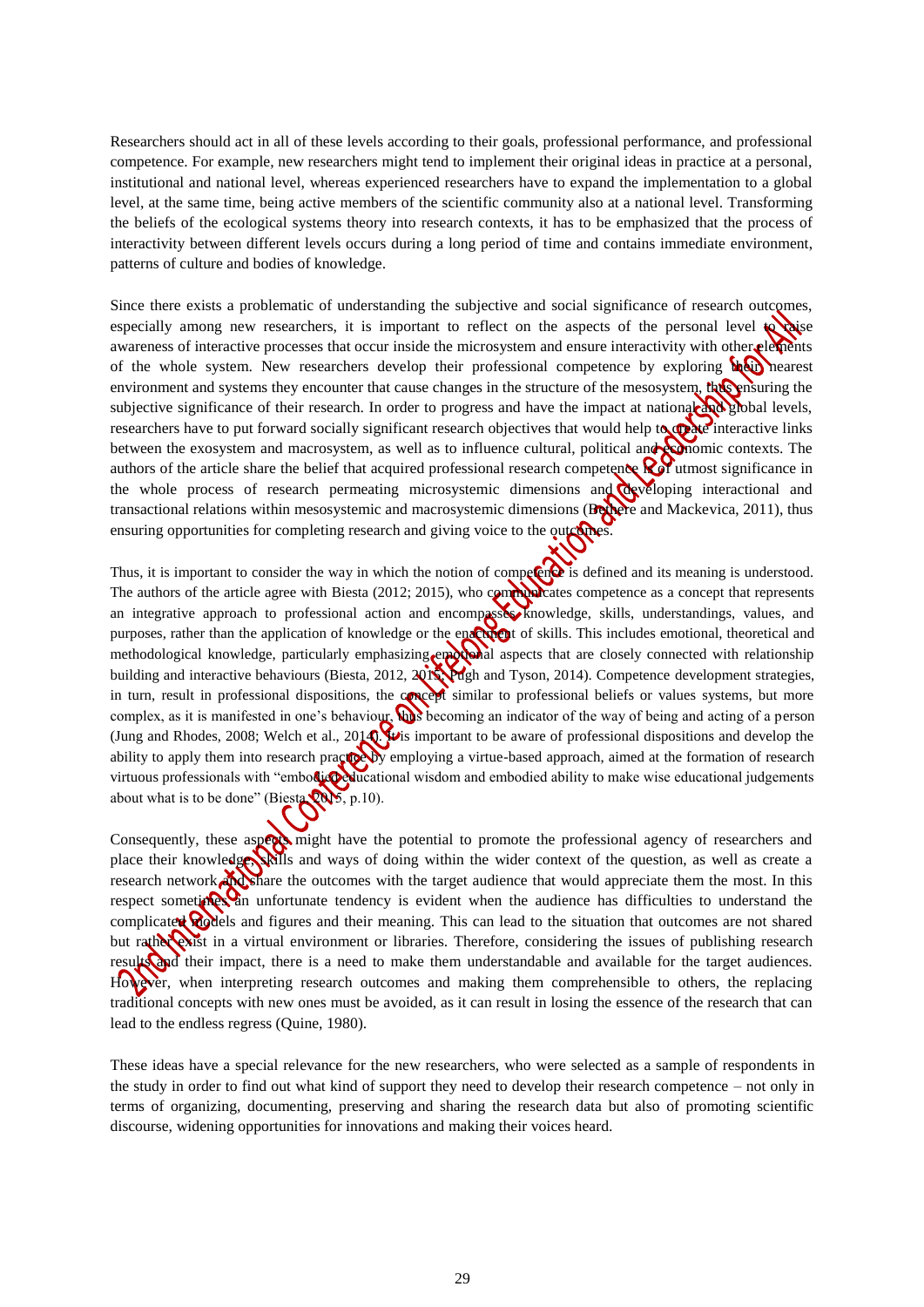Consequently, the goal of the study is to explore the aspects of new researchers' professional competence and its significance in the existing practice of educational research, thus promoting a research culture that values good research principles and discovers new perspectives when implementing the research outcomes. The following research question has been put forward: what kind of support is needed to new researchers to face the challenges of research processes and develop awareness of the subjective and social significance of their research.

## **2.Method**

A qualitative case study research design is used to address the topic, based on a social constructivist paradigm and hermeneutic interpretive phenomenology approach. The research sample represents 45 new researchers, master level students from teacher education study programmes at Liepaja University, who were selected by using purposeful random sampling strategy. A data collection technique of the survey with open-ended questions was used to avoid placing any limits on the response, in order to learn the context and enrich the data. An interpretive and critical approach to the qualitative content analysis has been employed, thus deriving the good practice examples from the survey analysis and encouraging the new researchers to reflect on the features of their professional competence and existing experience and consider how it can be relevant to others. The research design contains three successive phases: 1) elaboration of the survey and gathering data from respondents, 2) analysis of the data using qualitative content analysis, and 3) description of a new researcher's profile in terms of personal qualiteries necessary for facing the challenges of research processes, thus discovering the areas where support is needed and raising awareness of the social significance of research findings in educational practice.

During the survey elaboration process, the authors of this article adapted and employed the model of selfreflection on researcher's personal qualities (adapted from Dieterich and Dieterich, 2007), since professional selfreflection is one of the main aspects of competence development. **Ne** respondents were encouraged to reflect on the features of their professional competence, thus revealing the aspects, where an experienced support is needed. The following open-ended questions, which require non-restricted answers and give an added value to the data analysis and interpretation, were used to complement the data:

- What motivates you to conduct research
- What are the outcomes of your research
- How do you evaluate the opportunities to implement your research results into practice?
- How the involvement in research processes develops your research competence?

The qualitative content analysis was used to interpret meaning of the responses, and the following coding categories from the data were derived by the authors:

- qualities of the new researchers, relying on self-evaluation of their research competence and wation for getting involved in research processes,
- aspects of the research process itself, emphasizing research outcomes and opportunities of their implementation.

Regarding the goal of the study, the aspects of new researchers` professional competence were explored and the data were analysed and interpreted based according to the Model for promoting openness and criticality in educational research (Pavitola, Latsone and Bethere, 2016, p.107), which suggests possible actions of how to ensure the meaningful research process providing the outcomes oriented towards social and economic impact: a) awareness of the goal and the audience, b) collaboration and networking locally, nationally and internationally, c) listening in and sharing experiences, d) analysis of theoretical literature that challenges different points of view, e) dissemination and feedback, and f) personal self – reflection. The model coincides with researcher`s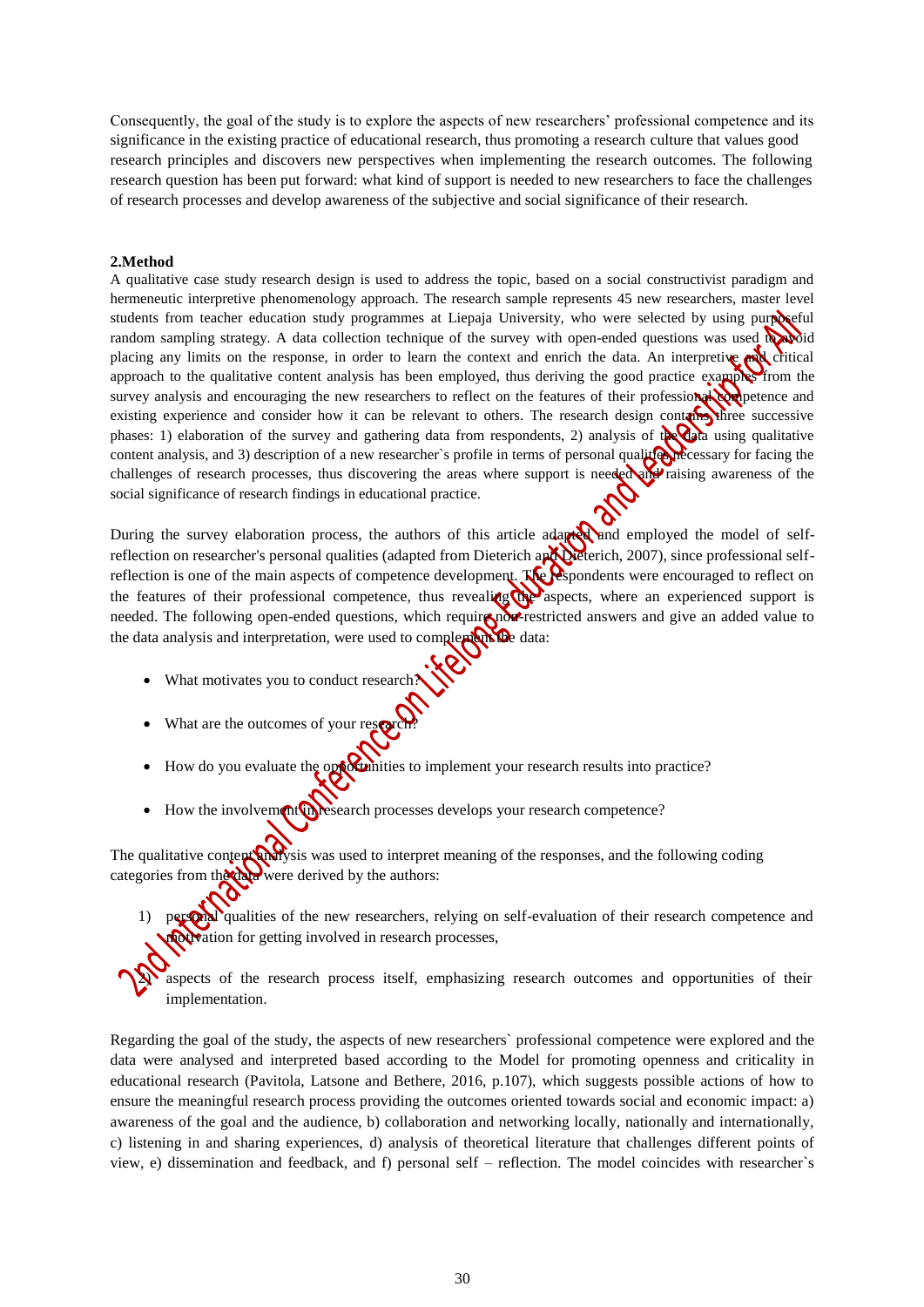qualities needed for raising research competence and awareness of the social significance of research outcomes, thus resulting in professional dispositions` development.

All the data, including the mentioned coding categories, were interpreted by using a critical approach to the data analysis, in accordance with two criterions: a) subjective and b) social significance of the research. Possible interrelations among personal, institutional, national, and global levels of the ecosystem were discerned and good practice examples were derived from the analysis of the survey that gave proof to the opportunities of implementation of research outcomes into educational practice.

The study relies on the professional experience of the authors accumulated at Liepaja University. Although there could be a concern of external validity and generalizability, since the authors have selected a single case why typical for Liepaja University master level students, the implementation of the research design has been influenced by regionalization and specialization of higher education institutions in the context of  $\theta$ system of Latvia, which, in turn, allows to speculate about similar tendencies that occur at  $\mathbb{Q}$ ional level. Moreover, the validity of the outcomes of the study is confirmed by suggested possible ways  $\partial \mathbf{C}$  support needed for the new researchers and the reflection on the possible framework for further research in wider contexts.

## **3.Findings and Results**

## **3.1.Personal qualities of new researchers**

Regarding the first coding category, the description of a new researcher prile was made by selecting the selfevaluated personal qualities that were represented in more than 60% cases and consequently considered as typical for the research sample. These survey data were grouped in accordance with the aspects characterizing the socially recognised research process, identified in the model developed by Pavitola, Latsone and Bethere (2016, p.107), in order to find out relations between  $\mu$ Onew researchers` profile and the aspects of the meaningful research process (see Table 1).



The Table 1 illustrates that the respondents prefer stability, ability to adapt to the social environment and its demands, as well as conformity to other ideas and environment. The new researchers` profile does not include such vital qualities as openness to new ideas, sense of responsibility, and emotional resistance to external influences, as these answers were represented in less than 40 % of cases. Possibly it is caused by doubts about one`s own competence that hinder the ability to reflect on critically and perceive practices in new and meaningful ways.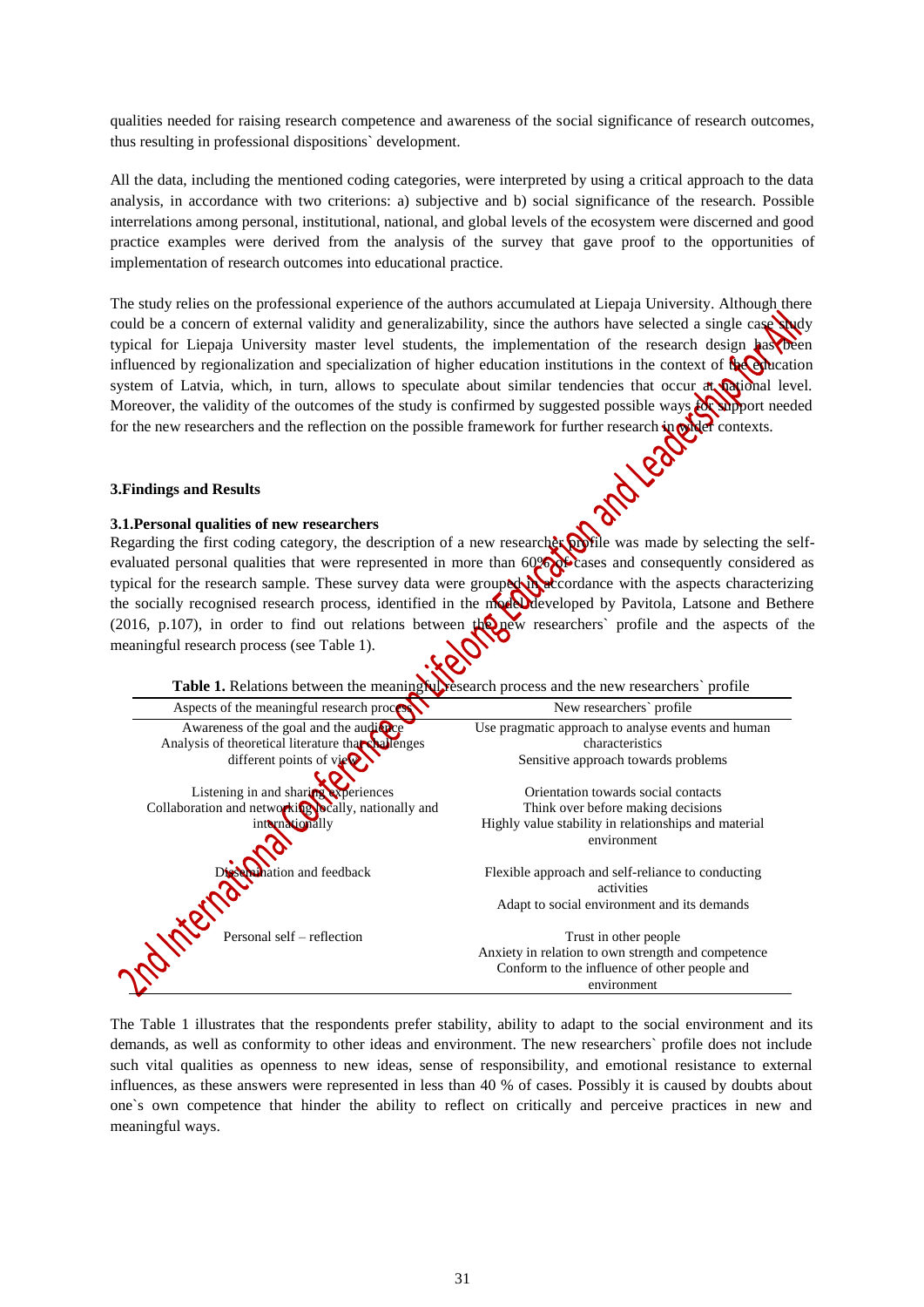Regarding the question about the motivation to join the research process and conduct a research, the responses point to the higher significance of subjective factors rather than social ones. Typical answers were such as *"interest in the topic", "desire to test assumptions", "participation aspects", "obtain Master's degree"*, and *"availability of resources and encouraging research environment"*, whereas aspects of social significance were present in the responses like *"finding solution for the problems" and "other people will benefit from the outcomes"*. Only in individual cases, the respondents mentioned that their motivation is driven by the desire to be part of educational processes to benefit one's own children or to bring change in schools, as well as by the ambition for personal and professional growth.

Subjective factors are dominant also in the self-evaluation of the dynamics of the respondents` research competence development during the research practice. Resulting from the data, the majority of new researchers point to the enrichment of knowledge and competence, and present their opinion about the research skilly they improved, for example, *"I reached understanding about how to go about implementing my researationally learnt to combine different research methods", "I improved communication skills, analytical abanest"*, and "*I learned to ask questions and talk to people"*.

Some responses reveal different opinions and perspectives, which reveal a trend toward the awareness of the impact of research outcomes. These answers reflect on creating relationships and sharing research outcomes not only at the personal level, but also in wider contexts that point to the social significance. The data illustrate that the respondents have experienced a research as a process of learning by domained they have gained a deeper understanding of how to use the obtained knowledge in praxis, as well as they feel more confident and open to new ideas and experiments. Among this type of experiences, there were mentioned such answers as *"I was able* to get involved in class work and help the students", "It influenced my stereotypes allowing to look at research *questions more qualitatively"*, and "*It gave me opportunity to look critically at my work and change my attitude"*. However, one of the new researchers was very convinced of her/his research skills – "I already have *researcher's competence"*.

## **3.2.Aspects of the research process itself**

Regarding the findings of the second coding category, the emphasis is put on the outcomes of research and opportunities for their implementation, thus revealing whether the outcomes are valued as subjectively and/or socially relevant and turning a particular attention towards the presence of social significance. Reflecting on one's own research experience, the respondents rarely mentioned or analysed the findings of their own research – the answers were very general and **in** the majority of cases they gave a description of what was the study about, but no outcomes were mentioned. The most typical general phrases used by the respondents to answer the question of what are the out**comes** of own research, are the following - "*the hypothesis was approved"*, *"experimental group had more creative works", "results were positive", "there is a need to pay greater attention to course books"* and others. Relatively rarely did the respondents describe real results – only 7 out of 45. These responses confirmed the significance of the outcomes in a wider social context – among them were recommendations for methodology improvement, elaborated experimental programme, and a model of promoting participation. However, there also was present an individual opinion that there is a need to conform to rules and conditions, in order to get a positive evaluation of a master paper.

Regarding to the last question of the survey, which asks to evaluate the opportunities of implementation of the research results into educational practice, the answers of the respondents show an optimistic tendency – almost all responses were positive, for example, *"Everything is possible, especially if people are oriented towards positive change", "I believe that the results should be implemented gradually: step by step",* or *"I would really like to implement my research results in praxis"*. However, some respondents were cautious and critical, considering that it is possible but complicated and it is difficult to make the prognosis, as *"it is not a job for one person"*. Some of the answers pointed to external factors that could hinder the implementation of the outcomes, for example, *"It depends on the institution – its leadership, readiness and attitude"*, as well as on internal factors connected with self-evaluation of research competence – *"I will implement it when I become more skillful"*.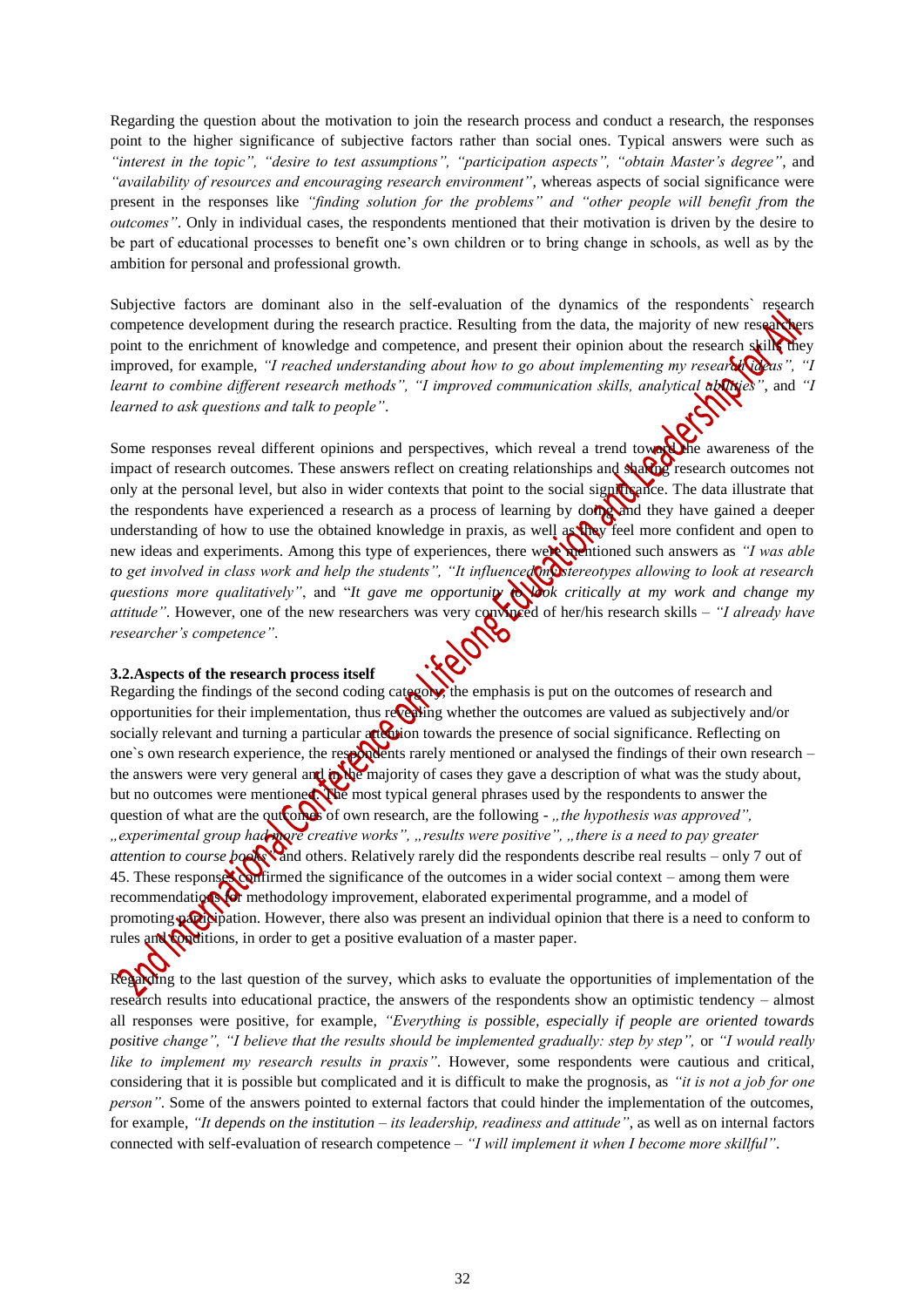Resulting from the findings of the study, the research outcomes of the respondents are related to the microsystem of higher education. However, taking into consideration the unity of national macrosystem`s demands regarding the research process itself and its coordination, common tendencies are present in the process of giving the voice to the research outcomes in the field of educational research that illustrate a possible profile of new researchers and present the authors` vision of potential and meaningful support strategies for individual research goals that arise in this context.

### **4.Discussion and Conclusion**

In order to explore possible perspectives regarding to the research problematic by seeking for answers of what kind of support is needed to the new researchers to face the challenges of research processes and develop awareness of the subjective and social significance of their research, the authors of the study analysed and interpreted the findings according to the criterions, which reveal the aspects of research competence of the respondents, their attitude and dynamics of making progress towards the comprehension of social significance of research outcomes, that, in turn, could give input into raised awareness of professional dispositions.

The empirical study confirms the theoretical beliefs that in a modern society the categories of the personal and social significance of the research are practically inseparable. Developmental trends  $\mathbb{Q}_3$  and towards the social environment of pluralism, cause spontaneous changes of the traditional environment, subcultures and a type of the lifestyle. As a result, a greater role in social processes is assigned the individual perception and evaluation (Flick, 2002).

It is evident the research process is affected by global processes and political decisions, consequently initiating significant scientific projects. However, in the context of social **changes**, the research topicality to a great extent is determined by social needs of a personality and its creative activity. At the same time, at least in the context of Latvia higher education system, there is a requirement for research novelty at least at the theoretical level. Regarding the above-mentioned social changes, such  $\log$  might be quite complex or impossible for the new researcher. Therefore, a need arises for the informed support, in order to study the facts, events, ideas and develop original explanations, and, at the same time, covering a wider scope of an individual's life than just one microsystem.

Expanding on earlier work by the authors, which communicates good research principles and contains suggestions for their implementation into the process of educational research, as well as relying on the Model for promoting openness and critical in educational research described in the Method section (Pavitola, Latsone and Bethere, 2016), this study was intended to highlight the aspects of new researchers` personal qualities that support professional competence and enhance meaningful research process. Consequently, a possible profile of new researchers was identified, pointing to the main challenges and appropriate support strategies that could promote awareness of research process and its outcomes on a personal and institutional level, as well as enhance the progress of research towards the national and global levels. These issues are closely connected with the aspects of **research** culture inside the research community and employment of a virtue-based approach, thus allowing the new researchers to develop their research competence and raise awareness of professional dispositions (Biesta, 2012, 2015; Welch et al., 2014).

The analysis of the findings underpinning the developed new researchers` profile, points to the tendency towards the preference of the traditional research process, where the respondents position themselves as observers rather than active participants. Although the study confirms that they highly value social contacts, other aspects of the self-evaluation reflect on a common and usual practice of choosing to explore some problem without being aware of its possible implementation into existing educational practices. Therefore, it is necessary to orient possible support towards promoting such personal qualities as independence, self-reliance, willingness and ability to apply nonconventional approaches and abstract ideas. In order to raise awareness of the socially significant research outcomes, there is a need for reflection throughout the whole research process, in order to be able to engage with possible challenges and topical problematic.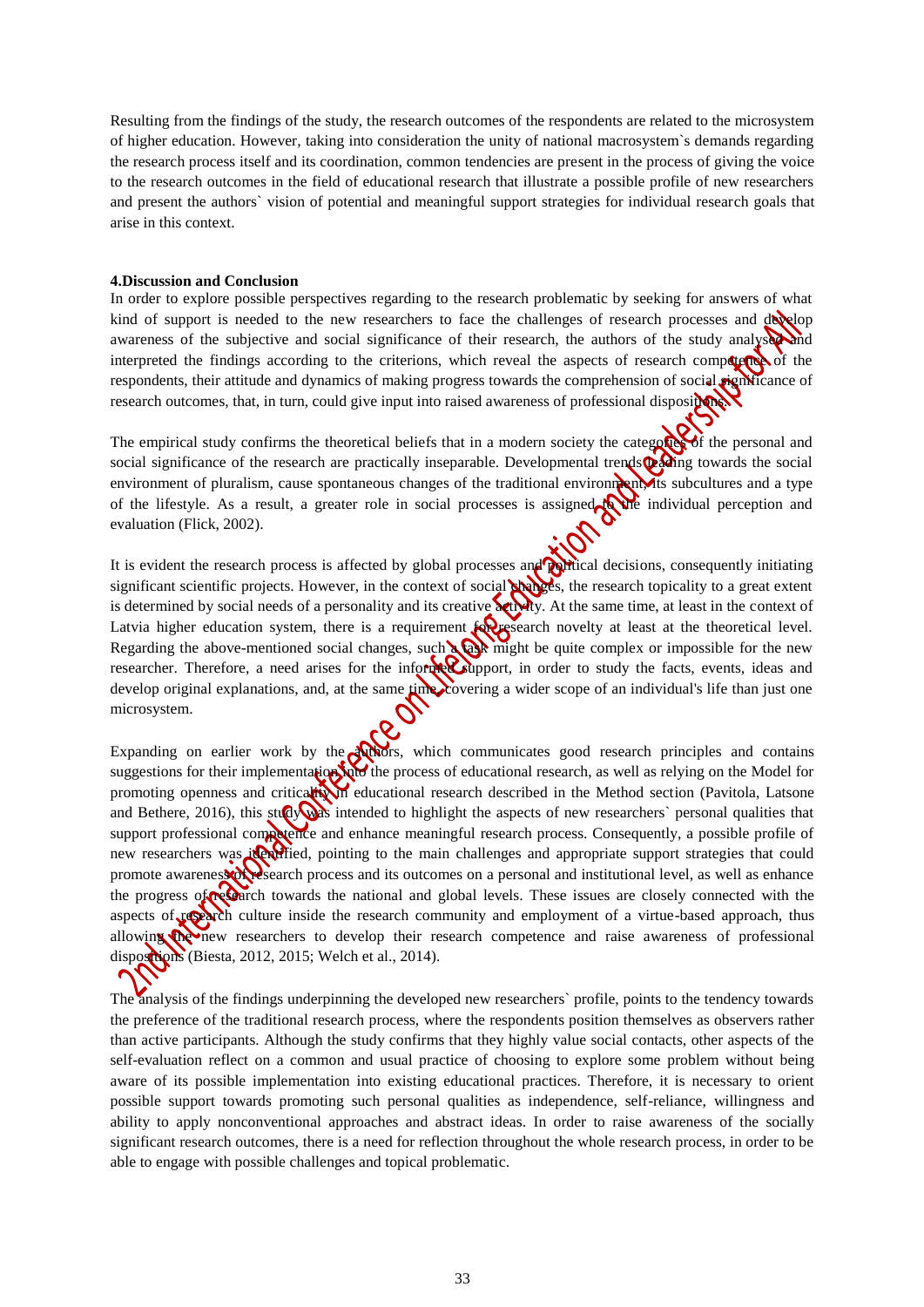The authors hold a strong commitment to the idea that it is essential to be aware of the research process and its phases, starting with putting forward socially significant goals and elaborating possible research design, and moving up to the publishing, sharing and re-using the finding, thus giving voice to the outcomes of the research. This also raises a question about the position of a researcher in the whole process, being aware of the both subjective and social significance of the outcomes. Regarding future prospects, the analysis of the findings implied that, although new researchers highly value social contacts, trust in other people, self-reliance, and flexible approaches, they still lack a comprehension about how to define the outcomes of their research and willingness to implement and test the results into educational practice. It has to be emphasized that merely a publication of the research findings does not mean that the research is accomplished and its results available for the wider audience.

Possibly the dynamics of the new researchers' competence development is rooted in the aspects of their motivation to undertake a research, as well as in their ability or inability to define the goals and research questions for their studies. If the motivation is external and connected with the desire to obtain a mater`s degree or the selection of the topic is based on such criterions as available materials or outer demands, holes not enable the development of original ideas and their implementation into educational practice. Consequently, it is important to identify and avoid such type of situations, as they raise concerns about the issues due to the research competence development and presence of professional dispositions.

Resulting from the findings of the theoretical and empirical study, the publics can draw the following conclusions in relation to the defined research goal and the research question:

- 1. In the academic context of the explored single case, there **is a contradiction** between the social and subjective significance of the research, as well as an insufficient orientation towards the research goals and the audience, who would benefit from these results.
- 2. Self-evaluation of the new researcher` personal qualities proves the scientific potential of new researchers by demonstrating the willingness to implement the received outcomes in practice, however, reflecting on the research motivation aspects, the predominance of subjective factors over social ones is present.
- 3. The developed new researchers` profile reveals the preference of being involved in a traditional research process, where the respondents can position themselves as observers rather than active participants. Although the study confirms the significance of social contacts, there is a need to strengthen such new researchers<sup>(dualities as flexibility, openness to new ideas, use of unconventional</sup> approaches and trust in one`s own competence.
- 4. There is a lack of a **heading**ful and informed support oriented towards the development of the respondents` research competence, which would allow to reflect, critically evaluate, carry out comparative analysis, and raise the awareness of the research outcomes, thus enabling the new researchers to progress from personal level towards national and global ones, by moving from the subjective to social significance and creating meaningful relationships within the ecosystem to foster awareness of professional dispositions.

# **5.Recommendations**

Due the limits of the case study, it is not possible to generalize the findings as typical for all scientific community in Latvia, however, the findings suggest the framework for improving research practice and articulate possible recommendations as well as highlight strategies for informed and experienced support needed for the new researchers:

- 1. The study process of master level students has to support and improve the strengths oriented to collaboration and networking, and research skills development with a particular emphasis on raising the aspects of self-reliance.
- 2. There is a need to ensure a positive context and resources regarding the process of conducting and accomplishing the research to be able to develop interactive relationships among all levels of the ecosystem.